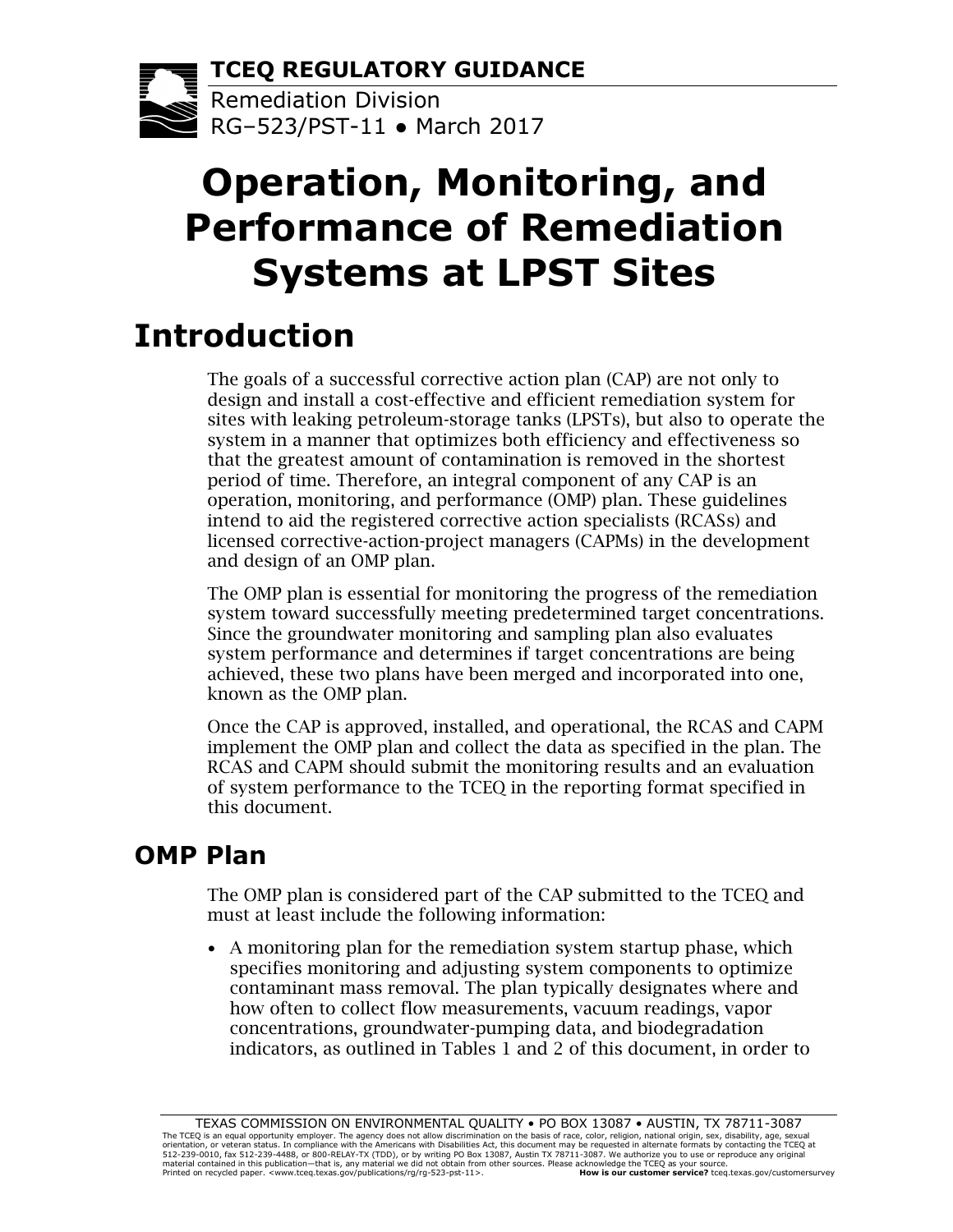evaluate system operation and improve system performance to maximize contaminant removal.

- A monitoring plan for long-term system operation in the remedial phase and frequency, constituents to be analyzed, and methods for sample that identifies the type of media to be monitored, monitoring locations collection. The plan should also specify the monitoring of system parameters like flow measurements, vacuum readings, vapor pressure, etc., needed to evaluate system performance.
- A description and schedule of any routine system maintenance, including any anticipated equipment replacements or upgrades.
- A description of the procedures for preventing and abating unauthorized discharges.
- A discussion of how the monitoring data and system performance indicators will be used frequently and routinely to evaluate system performance.
- A description of the procedures for addressing system-performance issues when the system fails to meet the designed performance criteria as specified in the CAP.
- A discussion of how to determine whether the target concentrations have been met or optimum mass removal has been achieved.
- A description of the monitoring and reporting requirements for any discharge permits.

#### **Monitoring Requirements**

 CAPs (also see *Corrective Action Plans for LPST Sites*, TCEQ publication RG- frequencies or the number of sampling locations, as long as any adjustments made will not directly affect the ability to properly evaluate The RCAS and CAPM are responsible for developing an appropriate OMP plan for the system that will be installed. Table 1 presents the startup monitoring requirements for the selected technologies of the different types of remediation systems, and Table 2 presents the long-term monitoring requirements associated with the remedial phase. The monitoring requirements specified in both tables are largely based on guidance from the U.S. Environmental Protection Agency (EPA) regarding 523/PST-10) and characterize the monitoring necessary to adequately evaluate system operation and performance. Therefore, at a minimum, the parameters in Tables 1 and 2 should be monitored. Depending on the size and type of system, it may be appropriate to adjust the monitoring system performance. If the monitoring frequencies in the OMP plan will be adjusted, reduced or revised (from the requirements in Tables 1 and 2), adequate justification must be provided to the TCEQ by the RCAS and CAPM.

 field instruments, such as photo ionization detectors (PIDs), flame addition, perform laboratory analyses as necessary to meet any required Vapor concentrations must be routinely monitored using the appropriate ionization detectors (FIDs), organic vapor analyzers (OVAs), etc. In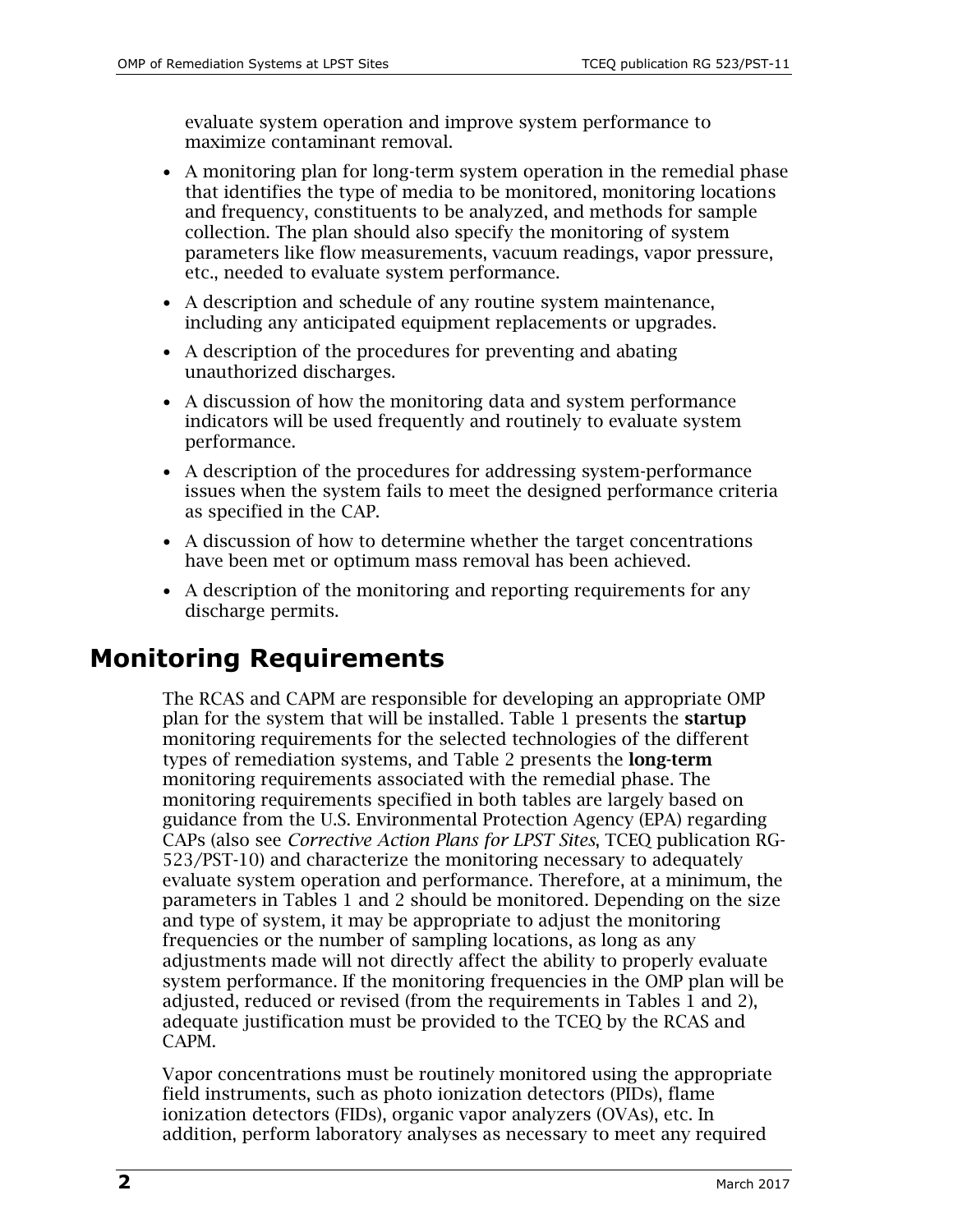measurements when evaluating system performance monthly or as necessary to comply with the provisions of any required operating permit. operating permits. Conduct laboratory analyses to verify field

 groundwater-monitoring report is required. Groundwater monitoring during the remedial phase is considered part of the OMP activities associated with the remediation system, and is included in the OMP plan along with any work plans for OMP activities. Groundwater monitoring may be quarterly, semi-annually, or annually, depending on site conditions. The data collected from the groundwatermonitoring program should be adequate to monitor contaminant plume movement, the trend in contaminant concentrations versus groundwater fluctuations, and the extent of cleanup remaining. The results are to be documented in the OMP report (OMPR) (TCEQ-00696); therefore, no annual

 proposed, contact the TCEQ to discuss the proposed monitoring plan. immediately to discuss system shutdown and an alternate plan for the System-Status Report (SSR) and in the OMPR. If additional monitoring data are required beyond what is specified in Tables 1 or 2, or if a technology other than those listed in Tables 1 and 2 is Startup and long-term monitoring plans should be specifically designed to evaluate the effectiveness of the remediation system. The goal of the OMP plan is to have the remediation system operational a minimum of 85 percent of the time, based on the clock-meter readings, during the reporting time period. During operations, the system must not only be running, but it must also be effective at recovering contamination. It is the responsibility of the RCAS and CAPM to keep track of and document system downtime accrued, to ensure optimum performance as specified in the CAP, or to recommend termination of system operations when results are not beneficial or effective. In such situations, contact the TCEQ remedial activities. Include documentation of system downtime accrued in

### **OMP Report (TCEQ-00696)**

 Complete the OMPR when submitting information collected during the implementation of the OMP plan, and to document the monitoring results and performance evaluation of the remediation system.

 A copy of the OMPR is available for download on the TCEQ PST Forms and Guidance webpage at [<www.tceq.texas.gov/goto/pst-downloads.](http://www.tceq.texas.gov/goto/pst-downloads)>

 Submit the OMPR, along with supporting documentation, to the TCEQ at system shutdown). If continued operation is warranted, submit the OMPR along with a work plan for continued OMP activities prior to the expiration least annually for active remediation systems or ongoing remedial activities. An OMPR must be accompanied by a work plan for continued system operation or the next appropriate action (i.e., modification, or of any current span of approved activities to allow the TCEQ adequate time to review the proposed activities.

 remediation systems. Therefore, only complete the appropriate sections of The OMPR is a standard form designed to be used for all types of the form, depending on the type of system selected. Although some of the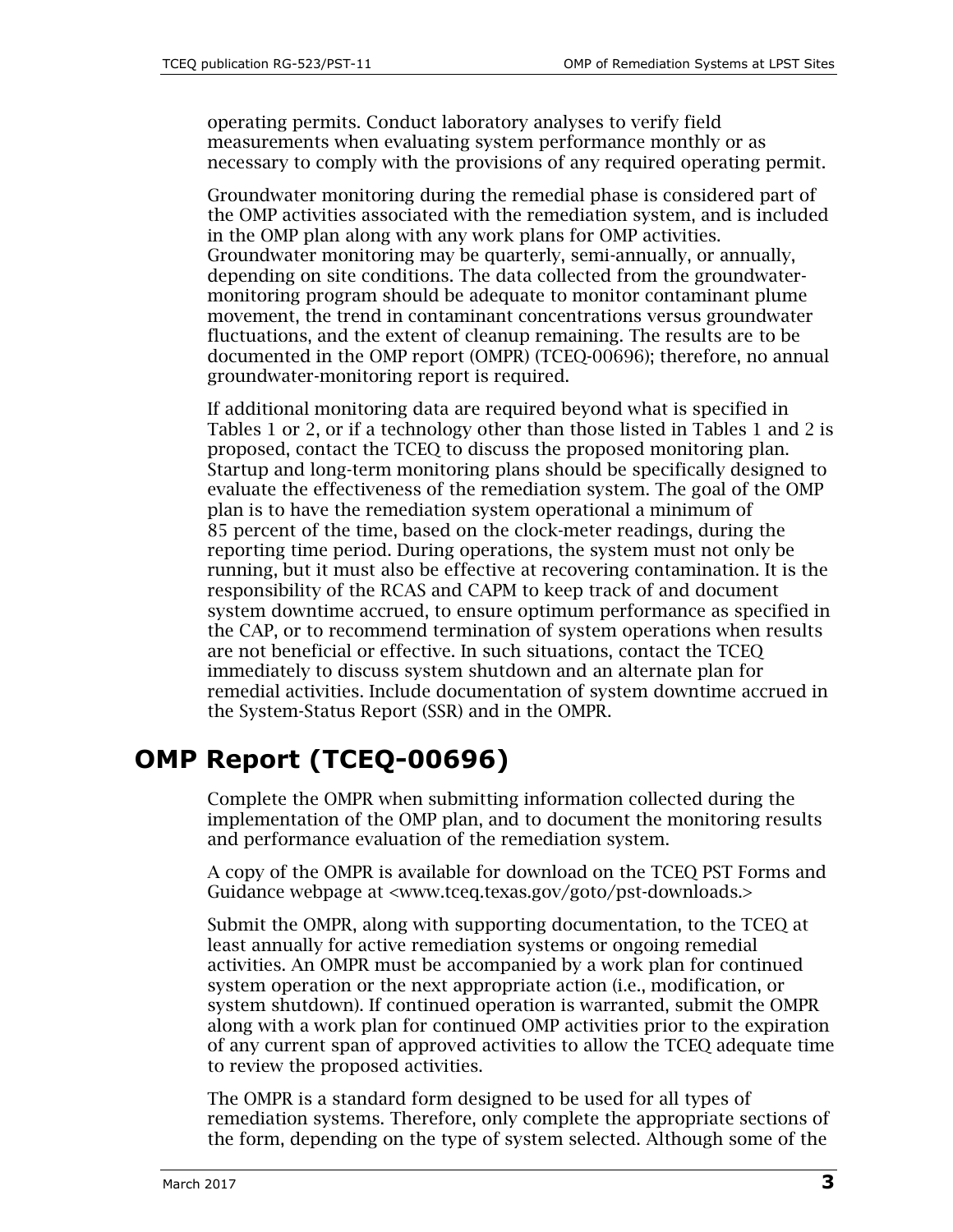information requested on the OMPR may also be reported on other TCEQ forms, duplicate it in the OMPR in order to give the TCEQ a complete and comprehensive summary of remedial actions and progress.

A list of required attachments is included with the OMPR. Some attachments may not be applicable, depending on the type of remedial technology. Submit only the information that applies to the type of system in use at the site.

 design criteria are being met. If at any time during the system's operation, required, the RCAS and CAPM must submit an OMPR to the TCEQ with all design criteria or did not operate effectively or efficiently in depleting being met, then it will be necessary for the RCAS and the CAPM to evaluate desired progress. The RCAS and CAPM must submit an OMPR with all the supporting documentation along with a recommendation for system modification. If the system is operating effectively and efficiently, with be submitted to the TCEQ annually. The RCAS and CAPM should evaluate the monitoring data every time it is collected to determine if the progress goals and standards of the system's monitoring data indicates a modification or termination is anticipated or supporting documentation as well as a work plan for the next appropriate action. If the monitoring data indicate that the system did not meet the contaminant concentrations or preventing plume migration for three consecutive quarterly monitoring events, and that the CAP goals are not the system for adjustments or modifications. Modifications may also be necessary if one portion of the contaminant plume meets the target concentrations while other portions of the plume are not showing the minimal repairs, equipment replacement, or modifications, the OMPR may

 If monitoring data shows that the target concentrations have been met or system for two consecutive quarterly monitoring events, the RCAS and CAPM must contact the TCEQ for a determination of whether the system evaluate the overall remedial strategy and revise it if necessary, or request the mass removal of contaminants has reached a plateau with the current should be temporarily shut down. The RCAS and CAPM must then rethe TCEQ's approval to implement a post-remedial verification monitoring program.

#### **System Status Report**

 more closely to ensure that progress goals are being met. This report must include a summary of activities completed, an evaluation of the data for additional work needed to ensure optimal system performance or In some situations, if system operating time or performance does not meet the design criteria, or if a receptor is threatened or impacted, the TCEQ may request the submission of a SSR as a progress report rather than waiting until the submission of the annual OMPR to evaluate system performance. The SSR includes current performance data over a shorter period of time, thus allowing the TCEQ to evaluate system performance included, deviations from the agreed scope of work, and recommendations necessary assessment activities to move the site toward closure.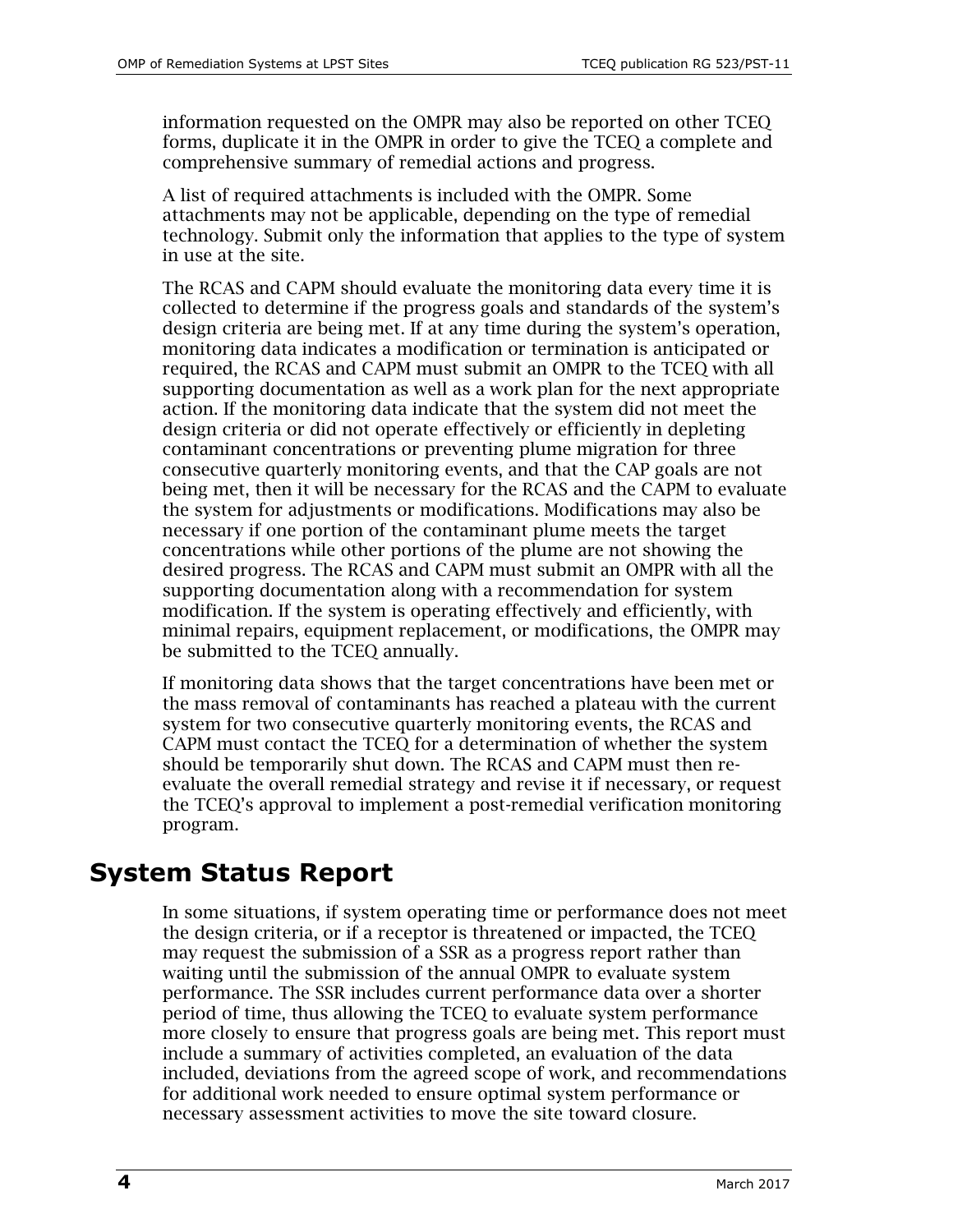The SSR must include at least the following information:

- LPST ID number, facility name, and location.
- A discussion of the type of remediation system and the date installed.
- A detailed chronology covering the reporting period. Include dates of site visits, status of system upon arrival and departure, work performed, and the names of all persons performing the tasks.
- Dates and explanations for non-routine downtime (greater than 24 hours).
- System runtime in percentage calculations, based on clock-meter readings for the reporting period.
- A description of the remediation system effectiveness.
- A site map depicting system configuration and well locations.
- Cumulative tables showing recovery data by
	- o phase (water, product, vapor),
	- o system operating data (clock-meter readings, vacuum readings, airflow rate, groundwater-pumping rate, totalizer readings, and vapor-treatment-unit temperature and pressure, etc.), and
	- airflow rate, cycle counter or clock meter, and pumping rate, if  $\circ$  operating data from each of the active recovery wells (vacuum, the device is installed).
- Cumulative tables of
	- $\circ$  groundwater analytical data along with vapor (influent and effluent) samples from each of the active recovery wells,
	- $\circ$  dynamic gauging data for each of the active recovery wells (depth to product, depth to water, and depth to pump inlet during pumping), and
	- $\circ$  groundwater analytical data from the groundwater-monitoring event.
- Maps of
	- o dissolved-phase contaminant concentrations,
	- o groundwater gradient, and
	- encountered during the groundwater-monitoring event.  $\circ$  monitoring wells containing non–aqueous phase liquid (NAPL)
- Analytical laboratory reports with documentation of each chain-ofcustody (COC).
- Any applicable waste manifests and discharge reports.

#### **Additional Information**

 *[Technologies for Underground Storage Tank Sites: A Guide for Corrective](http://www2.epa.gov/ust/how-evaluate-alternative-cleanup-technologies-underground-storage-tank-sites-guide-corrective)*  For assistance in preparing OMP plans and the OMPR, the latest version of the EPA guidance document *[How to Evaluate Alternative Cleanup](http://www2.epa.gov/ust/how-evaluate-alternative-cleanup-technologies-underground-storage-tank-sites-guide-corrective)*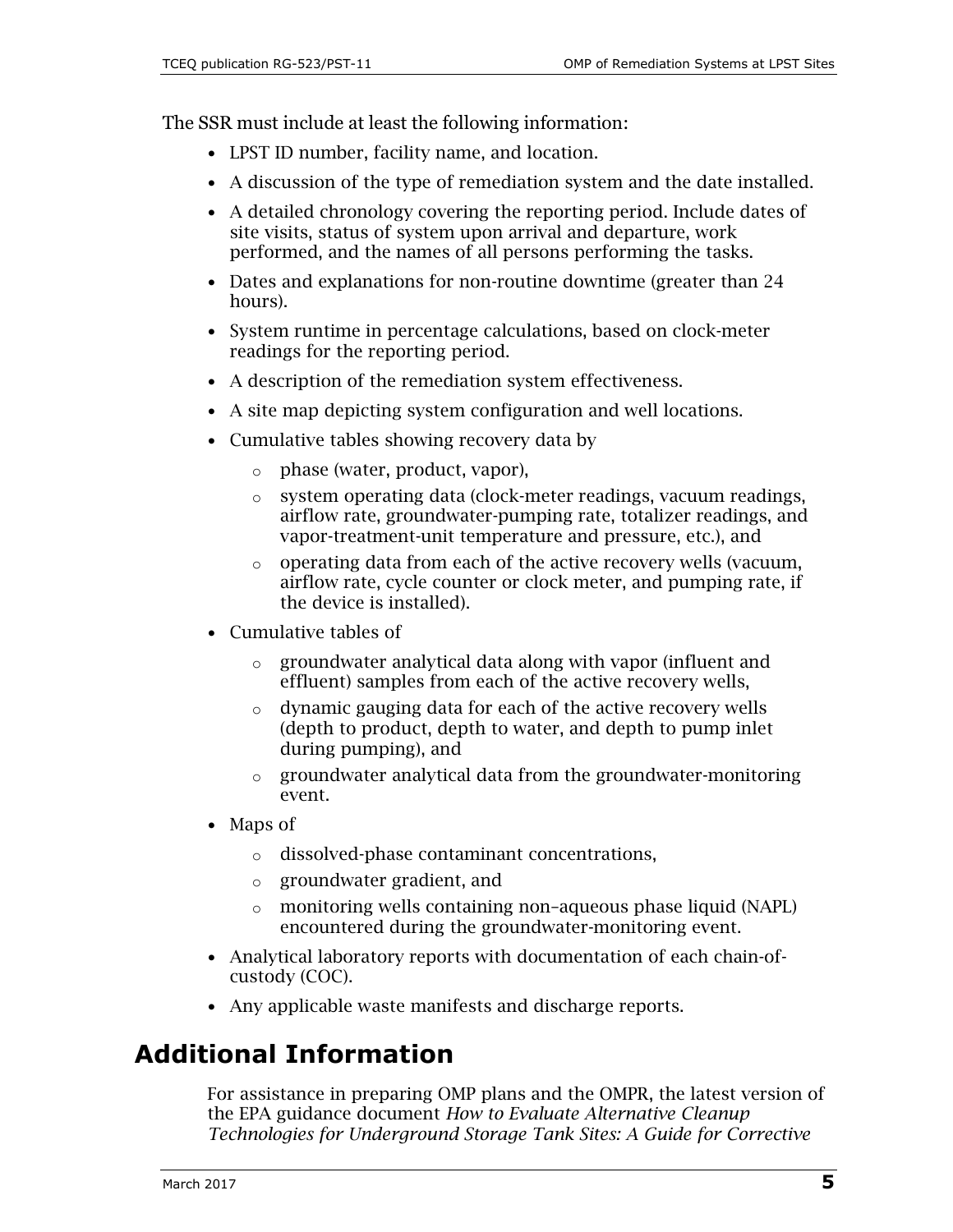[002; and EPA 510-B-16-005\)](http://www2.epa.gov/ust/how-evaluate-alternative-cleanup-technologies-underground-storage-tank-sites-guide-corrective) can be downloaded at *Action Plan Reviewers* [\(EPA 510-B-94-003; EPA 510-B-95-007; EPA 510-R-04-](http://www2.epa.gov/ust/how-evaluate-alternative-cleanup-technologies-underground-storage-tank-sites-guide-corrective)

#### [<www.tceq.texas.gov/goto/pst-downloads>.](http://www.epa.gov/ust/how-evaluate-alternative-cleanup-technologies-underground-storage-tank-sites-guide-corrective)

 The forms and guidance developed by the TCEQ for preparing CAPs and OMP plans as well as their requirements are based largely upon the information presented in the referenced EPA publication. The TCEQ uses it as the principal guide for reviewing CAPs and OMP plans.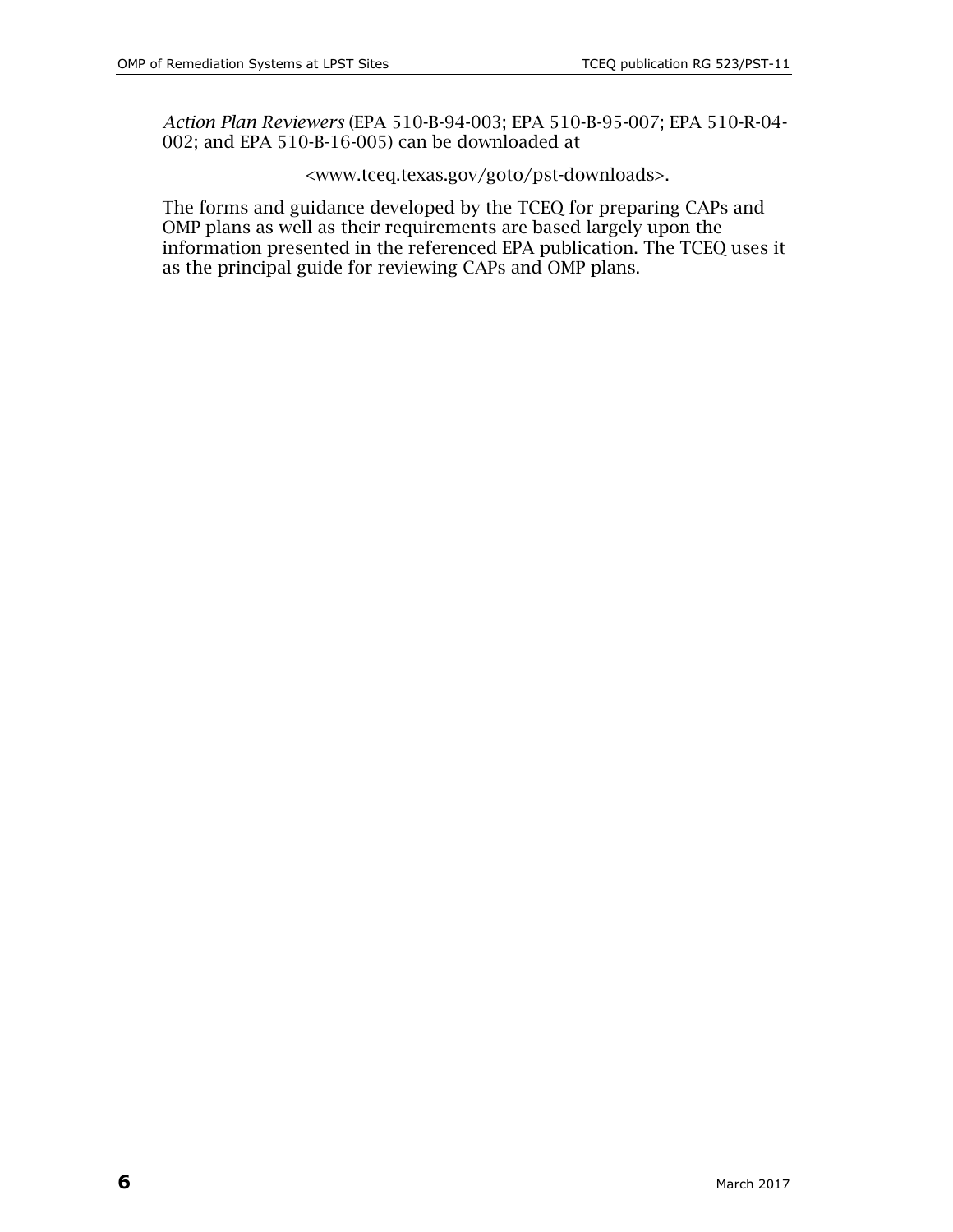| <b>Type of</b><br><b>System</b>                            | <b>Monitoring</b><br><b>Frequency</b>                                                     |                                                                   | <b>What to Monitor2</b>                          | <b>Where to Monitor</b>                                |
|------------------------------------------------------------|-------------------------------------------------------------------------------------------|-------------------------------------------------------------------|--------------------------------------------------|--------------------------------------------------------|
| <b>Air Sparging</b>                                        | 3 site visits                                                                             | • airflow rate                                                    |                                                  | • sparging wellhead and/or manifold                    |
|                                                            | during system<br>startup within                                                           | • sparging pressure                                               |                                                  | • sparging wellhead and/or manifold                    |
|                                                            |                                                                                           | • operating time                                                  |                                                  | $\bullet$ clock meter <sup>3</sup>                     |
|                                                            | the first 7 days                                                                          |                                                                   | · dissolved-oxygen concentration                 | • monitoring well                                      |
| <b>Dual-Phase</b><br><b>Extraction</b>                     | New system -                                                                              |                                                                   | • airflow rate                                   | • extraction wellhead and manifold                     |
|                                                            | daily for 3 days                                                                          | • vacuum reading                                                  |                                                  | • extraction wellhead and manifold                     |
|                                                            | Refurbished or<br>reused system -<br>daily for 5 days                                     | • vapor (influent and effluent)<br>samples (1 set during startup) |                                                  | • manifold sampling port and effluent<br>sampling port |
|                                                            |                                                                                           | • vapor concentrations via field<br>equipment                     |                                                  | • manifold sampling port and effluent<br>sampling port |
|                                                            |                                                                                           | • vapor-treatment-unit pressure                                   |                                                  | • vapor-treatment-unit                                 |
|                                                            |                                                                                           | • groundwater-pumping rate                                        |                                                  | • extraction wellhead and totalizer                    |
|                                                            |                                                                                           | • operating time                                                  |                                                  | • clock meters for SVE and GWE <sup>5</sup>            |
|                                                            | Weekly for the<br>first 14 days                                                           | Injection                                                         | • flow rate                                      | • injection wellhead and manifold                      |
|                                                            |                                                                                           |                                                                   | • injection pressure                             | • injection wellhead and manifold                      |
| <b>Enhanced</b><br><b>Aerobic</b><br><b>Bioremediation</b> |                                                                                           |                                                                   | · dissolved-oxygen<br>concentration <sup>4</sup> | • monitoring well                                      |
|                                                            |                                                                                           |                                                                   | • operating time                                 | $\bullet$ clock meter <sup>3</sup>                     |
|                                                            |                                                                                           | Extraction                                                        | • refer to Soil-Vapor Extraction                 | • refer to Soil-Vapor Extraction                       |
| Groundwater<br><b>Pump &amp; Treat</b>                     | New system -<br>daily for 3 days                                                          | • pumping rate and total volume                                   |                                                  | • manifold and totalizer                               |
|                                                            |                                                                                           | • depth to water and gauging<br>(elevation) of the pump inlet     |                                                  | • pumping well                                         |
|                                                            | Refurbished or<br>reused system -                                                         | • water (influent and effluent)<br>samples (1 set during startup) |                                                  | • effluent sampling port and manifold                  |
|                                                            | daily for 5 days                                                                          | • operating time                                                  |                                                  | $\bullet$ clock meter <sup>3</sup>                     |
| <b>NAPL-Only</b><br><b>Recovery System</b>                 | Monthly                                                                                   | • depth to water and NAPL                                         |                                                  | • monitoring well                                      |
|                                                            |                                                                                           | $\bullet$ depth to pump inlet                                     |                                                  | • monitoring well                                      |
|                                                            |                                                                                           | • amount of fluid in holding tank                                 |                                                  | • holding tank                                         |
|                                                            |                                                                                           | • operating time                                                  |                                                  | $\bullet$ clock meter <sup>3</sup>                     |
| Soil-Vapor<br><b>Extraction</b>                            | New system -<br>daily for 3 days<br>Refurbished or<br>reused system -<br>daily for 5 days | • airflow rate and vacuum readings                                |                                                  | • extraction wellhead and manifold                     |
|                                                            |                                                                                           | • vapor (influent and effluent)<br>samples (1 set during startup) |                                                  | • vapor sampling port and effluent<br>sampling port    |
|                                                            |                                                                                           | • vapor concentrations via field<br>equipment                     |                                                  | • manifold sampling port and effluent<br>sampling port |
|                                                            |                                                                                           | • vapor-treatment-unit temperature                                |                                                  | • vapor-treatment-unit                                 |
|                                                            |                                                                                           |                                                                   | • operating time                                 | $\bullet\,$ clock meter <sup>3</sup>                   |

#### **Table 1 - Monitoring Frequencies for a Remediation System During the Startup Phase1**

 1 The startup period is 7 days, except for enhanced aerobic bioremediation, which is 14 days. Startup visits must begin immediately after installation unless otherwise approved by the TCEQ. Scheduled daily visits need not be consecutive but must be conducted within the designated startup period.<br><sup>2</sup> During the startup period, collect one set of (1) vapor samples or (2) water influent and effluent samples, or both, for laboratory analysis.

Conduct and record field screening for vapor extraction during the site visit. Conduct and record field screening for vapor extraction during the site visit.<br><sup>3</sup> When a clock meter is not available, use the telemetry unit to record and report system operating time.

4 For enhanced aerobic bioremediation, dissolved-oxygen must be field screened.

5 A dual-phase extraction system is integrated with soil-vapor extraction (SVE) and groundwater-extraction (GWE) units.

 or to enhance the effectiveness and efficiency of an alternative remedial method (e.g., soil-vapor extraction, air sparging or enhanced 6 Other than a stand-alone remediation system, groundwater extraction (pump and treat) can be used as an interim containment measure aerobic bioremediation).